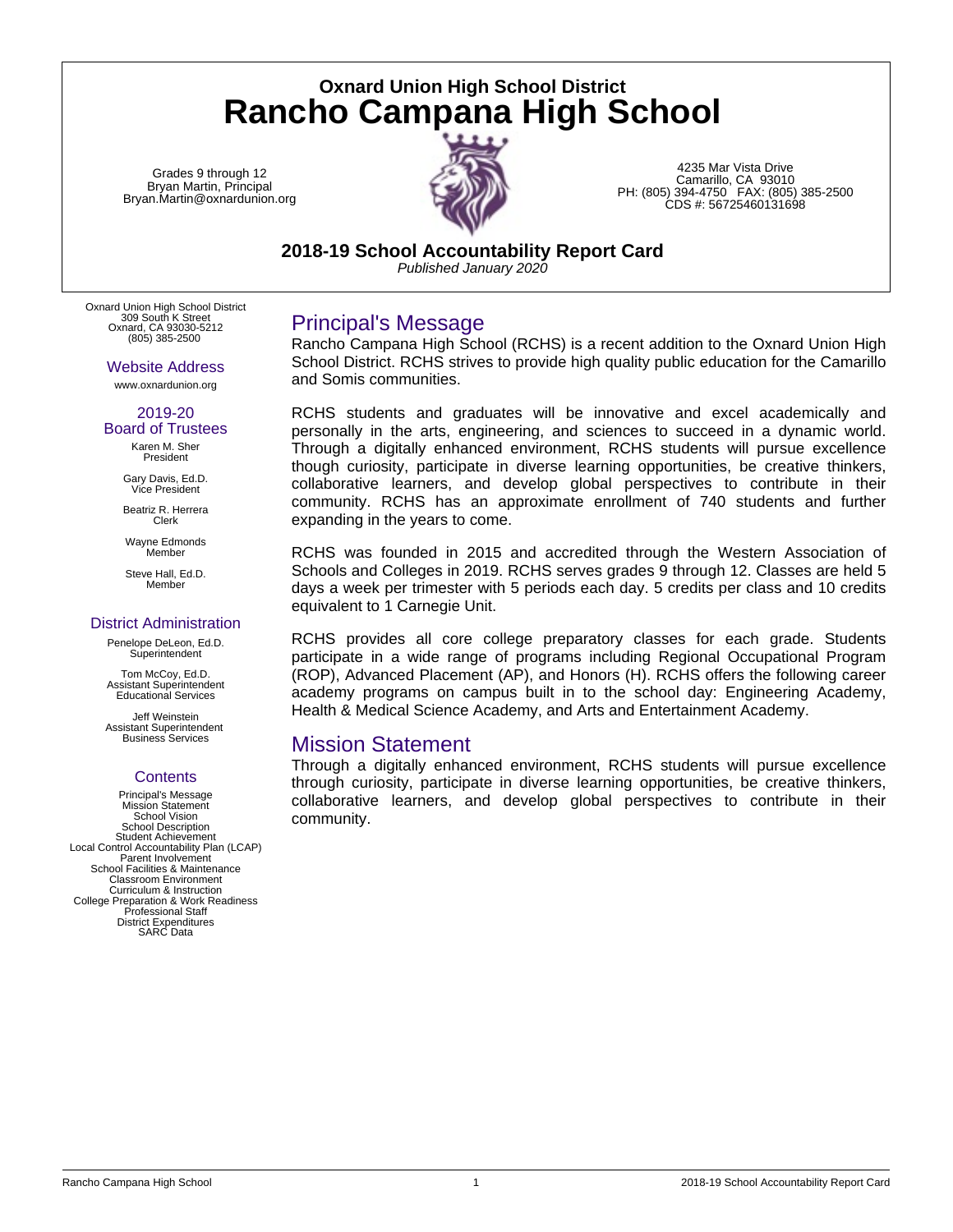## School Vision

RCHS students and graduates will be innovative and excel academically and personally in the arts, engineering, and medical sciences to succeed in a dynamic world.

### School Description

Rancho Campana High School is located in the southern region of Camarillo and serves students in grades nine through twelve following a traditional calendar. At the beginning of the 2018-19 school year, 742 students were enrolled, including 7.3% in special education, 0.5% qualifying for English Language Learner support, and 15.4% qualifying for free or reduced price lunch.

| Student Enrollment by Student Group / Grade Level<br>2018-19 |                          |  |                         |               |  |
|--------------------------------------------------------------|--------------------------|--|-------------------------|---------------|--|
| <b>Student Group</b>                                         | % of Total<br>Enrollment |  | Grade Level             | # of Students |  |
| Black or<br>African-Amer.                                    | 1.20%                    |  | Grade 9                 | 223           |  |
| Amer, Indian or<br>Alaska Native                             | $0.00\%$                 |  | Grade 10                | 196           |  |
| Asian                                                        | 7.10%                    |  | Grade 11                | 157           |  |
| Filipino                                                     | 4.70%                    |  | Grade 12                | 166           |  |
| Hisp. or Latino                                              | 29.80%                   |  | Ungraded                | $\Omega$      |  |
| Native Hawaiian or<br>Pacific Islander                       | $0.00\%$                 |  |                         |               |  |
| White                                                        | 50.50%                   |  |                         |               |  |
| Two or More Races                                            | 6.10%                    |  |                         |               |  |
| Students with<br><b>Disabilities</b>                         | 7.30%                    |  |                         |               |  |
| Socioeconomically<br>Disadvantaged                           | 15.40%                   |  |                         |               |  |
| <b>English Learners</b>                                      | 0.50%                    |  |                         |               |  |
| Foster Youth                                                 | 0.00%                    |  |                         |               |  |
| Homeless                                                     | 0.10%                    |  |                         |               |  |
|                                                              |                          |  | <b>Total Enrollment</b> | 742           |  |

## Student Achievement

### Physical Fitness

In the spring of each year, Rancho Campana High School is required by the state to administer a physical fitness test to all students in grade nine. The physical fitness test measures each student's ability to complete fitness tasks in six major areas. Students who either meet or exceed the standards in all six fitness areas are considered to be in the "healthy fitness zone." The chart reported in this document reports only the percentage in each category, not a cumulative total of the results for categories 4 of 6 and 5 of 6. Comparative district and state results can be found at the CDE's website.

| <b>Physical Fitness Test</b><br>Percentage of Students Meeting California Fitness Standards<br>2018-19 |                                                             |           |                                 |  |
|--------------------------------------------------------------------------------------------------------|-------------------------------------------------------------|-----------|---------------------------------|--|
|                                                                                                        | Percentage of Students Meeting Standards                    |           |                                 |  |
| Grade Level<br>Tested                                                                                  | Four of Six Fitness Five of Six Fitness<br><b>Standards</b> | Standards | Six of Six Fitness<br>Standards |  |
| Ninth                                                                                                  | 11.8                                                        | 30.6      | 39.2                            |  |

*Note: Percentages are not calculated and double dashes (--) appear in the table when the number of students tested is ten or less, either because the number of students in this category is too small for statistical accuracy or to protect student privacy.*

### California Assessment of Student Performance and Progress

The California Assessment of Student Performance and Progress (CAASPP) System includes the Smarter Balanced Summative Assessments (SBAC) for students in the general education population, and the California Alternate Assessments (CAAs) for students with the most significant cognitive disabilities. Only eligible students may participate in the administration of the CAAs. CAAs items are aligned with alternative achievement standards, which are linked with the Common Core State Standards (CCSS). CAASPP results are a measure of how well students are mastering California's standards in English language arts/literacy (ELA) and mathematics, and are given to grades three through eight and grade eleven. SBAC tests assess student performance in ELA/Literacy and mathematics utilizing computer-adaptive tests and performance tasks, and CAAs test items are aligned with alternative achievement standards which are linked with the Common Core State Standards (CCSS).

The CAASPP results shown in this report include overall results comparing the school, district and state scores as well as the school's overall score in each applicable subgroup. Results are shown only for subgroups with ten students or more taking the exam. For those categories that are blank in the tables, no students met subgroup criteria. More information on CAASPP can be found on the California Department of Education's website California Department of Education's website www.cde.ca.gov/ta/tg/ca/.

| <b>CAASPP Test Results in ELA and Mathematics - All Students</b> |                                                                                                        |       |                 |       |           |       |  |
|------------------------------------------------------------------|--------------------------------------------------------------------------------------------------------|-------|-----------------|-------|-----------|-------|--|
|                                                                  | Percent of Students Scoring at Proficient or<br>Advanced<br>(meeting or exceeding the state standards) |       |                 |       |           |       |  |
|                                                                  | School                                                                                                 |       | <b>District</b> |       | State     |       |  |
|                                                                  | $17 - 18$                                                                                              | 18-19 | $17 - 18$       | 18-19 | $17 - 18$ | 18-19 |  |
| English-Language Arts/Literacy<br>(grades 3-8 and 11)            | 85.0                                                                                                   | 73.0  | 47.0            | 50.0  | 50.0      | 48.0  |  |
| <b>Mathematics</b><br>(grades 3-8 and 11)                        | 66.0                                                                                                   | 59.0  | 29.0            | 29.0  | 38.0      | 37.0  |  |

*Note: Percentages are not calculated when the number of students tested is ten or less, either because the number of students in this category is too small for statistical accuracy or to protect student privacy.*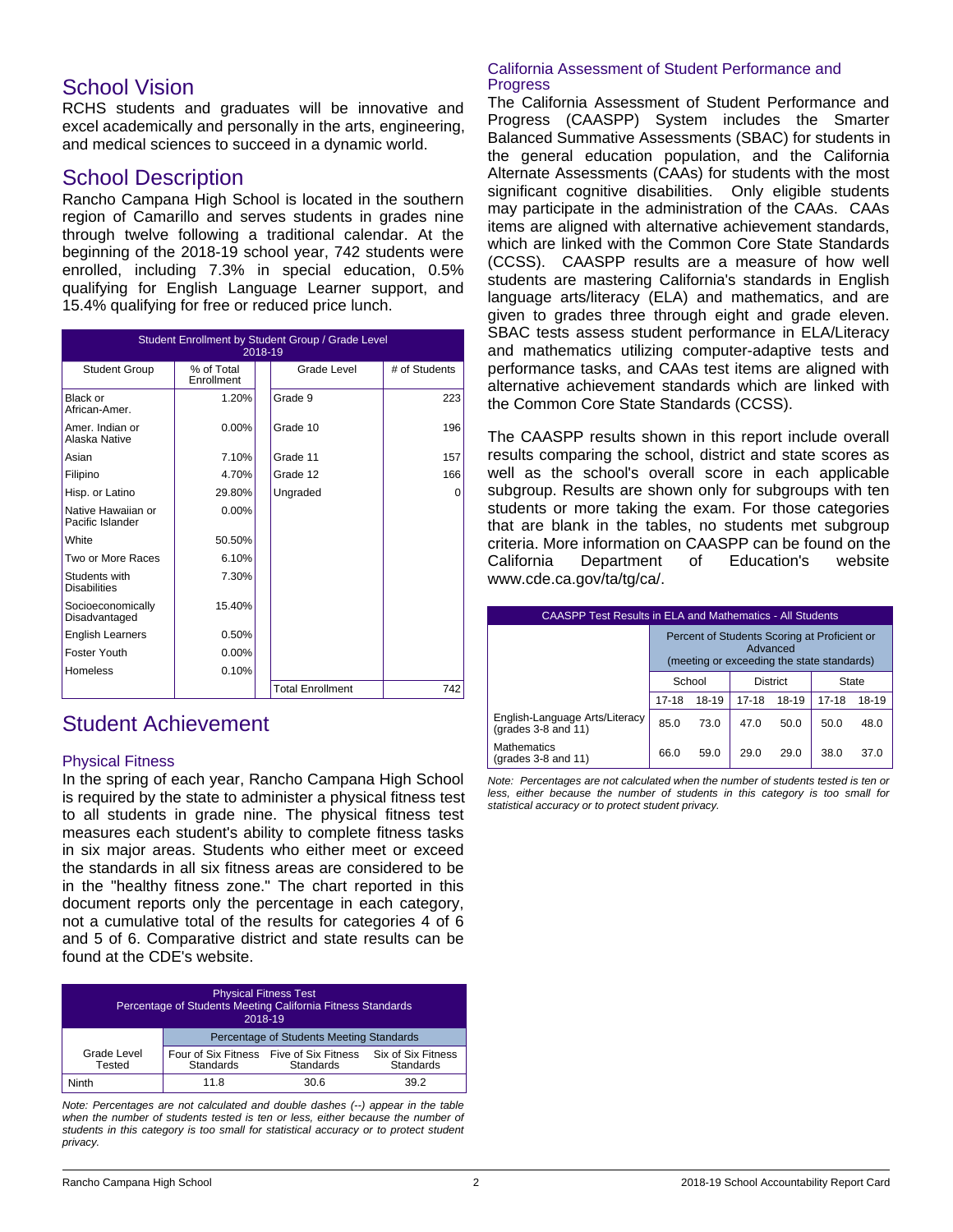| CAASPP Test Results in ELA by Student Group (2018-19) |                     |          |          |                        |                                                                  |  |  |  |
|-------------------------------------------------------|---------------------|----------|----------|------------------------|------------------------------------------------------------------|--|--|--|
| <b>Student Groups</b>                                 | Total<br>Enrollment | # Tested | % Tested | % Not<br><b>Tested</b> | % Meeting<br>or<br>Exceeding<br><b>State</b><br><b>Standards</b> |  |  |  |
| <b>All Students</b>                                   | 152                 | 143      | 94.08    | 5.92                   | 73.43                                                            |  |  |  |
| Male                                                  | 70                  | 66       | 94.29    | 5.71                   | 60.61                                                            |  |  |  |
| Female                                                | 82                  | 77       | 93.90    | 6.10                   | 84.42                                                            |  |  |  |
| <b>Black or</b><br>African-Amer.                      | --                  | --       |          | --                     |                                                                  |  |  |  |
| Amer. Indian or<br>Alaska Native                      |                     |          |          |                        |                                                                  |  |  |  |
| Asian                                                 | --                  | --       |          | --                     | --                                                               |  |  |  |
| Filipino                                              | 12                  | 12       | 100.00   | 0.00                   | 83.33                                                            |  |  |  |
| Hisp. or Latino                                       | 42                  | 41       | 97.62    | 2.38                   | 63.41                                                            |  |  |  |
| Native Hawaiian or<br>Pacific Islander                |                     |          |          |                        |                                                                  |  |  |  |
| White                                                 | 82                  | 74       | 90.24    | 9.76                   | 74.32                                                            |  |  |  |
| Two or More Races                                     | --                  | --       | --       | --                     | --                                                               |  |  |  |
| <b>English Learners</b>                               | $\overline{a}$      | --       |          | --                     | --                                                               |  |  |  |
| Socioeconomically<br>Disadvantaged                    | 20                  | 20       | 100.00   | 0.00                   | 55.00                                                            |  |  |  |
| Students with<br><b>Disabilities</b>                  | 16                  | 14       | 87.50    | 12.50                  | 28.57                                                            |  |  |  |
| <b>Students Receiving</b><br>Migrant Ed. Services     |                     |          |          |                        |                                                                  |  |  |  |
| Foster Youth                                          |                     |          |          |                        |                                                                  |  |  |  |
| Homeless                                              |                     |          |          |                        |                                                                  |  |  |  |

|                                                   | CAASPP Test Results in Mathematics by Student Group (2018-19) |          |          |                        |                                                                  |  |  |  |
|---------------------------------------------------|---------------------------------------------------------------|----------|----------|------------------------|------------------------------------------------------------------|--|--|--|
| <b>Student Groups</b>                             | Total<br>Enrollment                                           | # Tested | % Tested | % Not<br><b>Tested</b> | % Meeting<br>or<br>Exceeding<br><b>State</b><br><b>Standards</b> |  |  |  |
| All Students                                      | 152                                                           | 143      | 94.08    | 5.92                   | 58.74                                                            |  |  |  |
| Male                                              | 70                                                            | 66       | 94.29    | 5.71                   | 53.03                                                            |  |  |  |
| Female                                            | 82                                                            | 77       | 93.90    | 6.10                   | 63.64                                                            |  |  |  |
| Black or<br>African-Amer.                         | --                                                            | --       |          |                        |                                                                  |  |  |  |
| Amer, Indian or<br>Alaska Native                  |                                                               |          |          |                        |                                                                  |  |  |  |
| Asian                                             | --                                                            | --       |          | --                     | --                                                               |  |  |  |
| Filipino                                          | 12                                                            | 12       | 100.00   | 0.00                   | 75.00                                                            |  |  |  |
| Hisp. or Latino                                   | 42                                                            | 41       | 97.62    | 2.38                   | 53.66                                                            |  |  |  |
| Native Hawaiian or<br>Pacific Islander            |                                                               |          |          |                        |                                                                  |  |  |  |
| White                                             | 82                                                            | 74       | 90.24    | 9.76                   | 54.05                                                            |  |  |  |
| Two or More Races                                 | --                                                            | --       |          |                        |                                                                  |  |  |  |
| <b>English Learners</b>                           | $\overline{a}$                                                | --       | ۵.       | --                     | $-$                                                              |  |  |  |
| Socioeconomically<br>Disadvantaged                | 20                                                            | 20       | 100.00   | 0.00                   | 60.00                                                            |  |  |  |
| Students with<br><b>Disabilities</b>              | 16                                                            | 14       | 87.50    | 12.50                  | 14.29                                                            |  |  |  |
| <b>Students Receiving</b><br>Migrant Ed. Services |                                                               |          |          |                        |                                                                  |  |  |  |
| Foster Youth                                      |                                                               |          |          |                        |                                                                  |  |  |  |
| Homeless                                          |                                                               |          |          |                        |                                                                  |  |  |  |

*Note: ELA/Mathematics test results include the Smarter Balanced Summative Assessment and the CAA. The "Percent Met or Exceeded" is calculated by taking the total number of students who met or exceeded the standard on the Smarter Balanced Summative Assessment plus the total number of students who met the standard (i.e., achieved Level 3 – Alternate) on the CAAs divided by the total number of students who participated in both assessments.*

*Note: Double dashes (--) appear in the table when the number of students is ten or less, either because the number of students in this category is too small for statistical accuracy or to protect student privacy.*

*Note: The number of students tested includes all students who participated in the test whether they received a score or not; however, the number of students tested* *is not the number that was used to calculate the achievement level percentages. The achievement level percentages are calculated using only students who received scores.*

|                                           | CAASPP Test Results in Science for All Students                                                     |       |                |     |       |       |
|-------------------------------------------|-----------------------------------------------------------------------------------------------------|-------|----------------|-----|-------|-------|
|                                           | Percent of Students Scoring at Proficient or Advanced<br>(meeting or exceeding the state standards) |       |                |     |       |       |
|                                           | School<br><b>District</b>                                                                           |       | State          |     |       |       |
|                                           | $17-18$                                                                                             | 18-19 | 18-19<br>17-18 |     | 17-18 | 18-19 |
| Science<br>(grades $5, 8$ ,<br>and $10$ ) | N/A                                                                                                 | N/A   | N/A            | N/A | N/A   | N/A   |

*Note: Cells with N/A values do not require data.*

*Note: This is a placeholder for the California Science Test (CAST) which was administered operationally during the 2018-19 school year. However, these data are not available for including in the 2018-19 SARC posting due February 1, 2020. These data will be included in the SARC 2019-20 posting due February 1, 2021.*

# Local Control Accountability Plan (LCAP)

As part of the new Local Control Funding Formula, school districts are required to develop, adopt, and annually update a three-year Local Control and Accountability Plan (LCAP). The following components of this SARC address some of the priorities identified in the District's LCAP:

Conditions of Learning (Basic Services) – State Priority 1: Degree to which teachers are appropriately assigned and fully credentialed in the subject areas and for the pupils<br>they are teaching; pupils have access to they are teaching; pupils have access to standards-aligned Instructional materials and school facilities are maintained in good repair. Covered in *Teacher Assignment*, including the Teacher Credentials & Misassignments chart; *Instructional Materials*, including the Textbooks chart; and *School Facilities & Maintenance*, including the Campus Description and School Facility Good Repair Status charts.

Conditions of Learning (Implementation of State Standards) – State Priority  $2$ : academic content and performance standards adopted by the state board for all pupils. Not covered in the School Accountability Report Card.

Parental Involvement – State Priority 3: Efforts to seek parent input in decision making, promotion of parent participation in programs for unduplicated pupils and special need subgroups. Covered in *Parent Involvement.*

Pupil Achievement – State Priority 4: Performance on standardized tests, score on Academic Performance Index, share of pupils that are college and career ready, share of English learners that become English proficient, English learner reclassification rate, share of pupils that pass Advanced Placement exams with a 3 or higher, and share of pupils determined prepared for college by the Early Assessment Program. Covered in California Early Assessment Program. *Assessment of Student Performance and Progress*, including the CAASPP charts.

Engagement (Pupil Engagement) – State Priority 5: School attendance rates, chronic absenteeism rates, middle school dropout rates, high school dropout rates, and high school graduation rates. Covered in *Dropout &*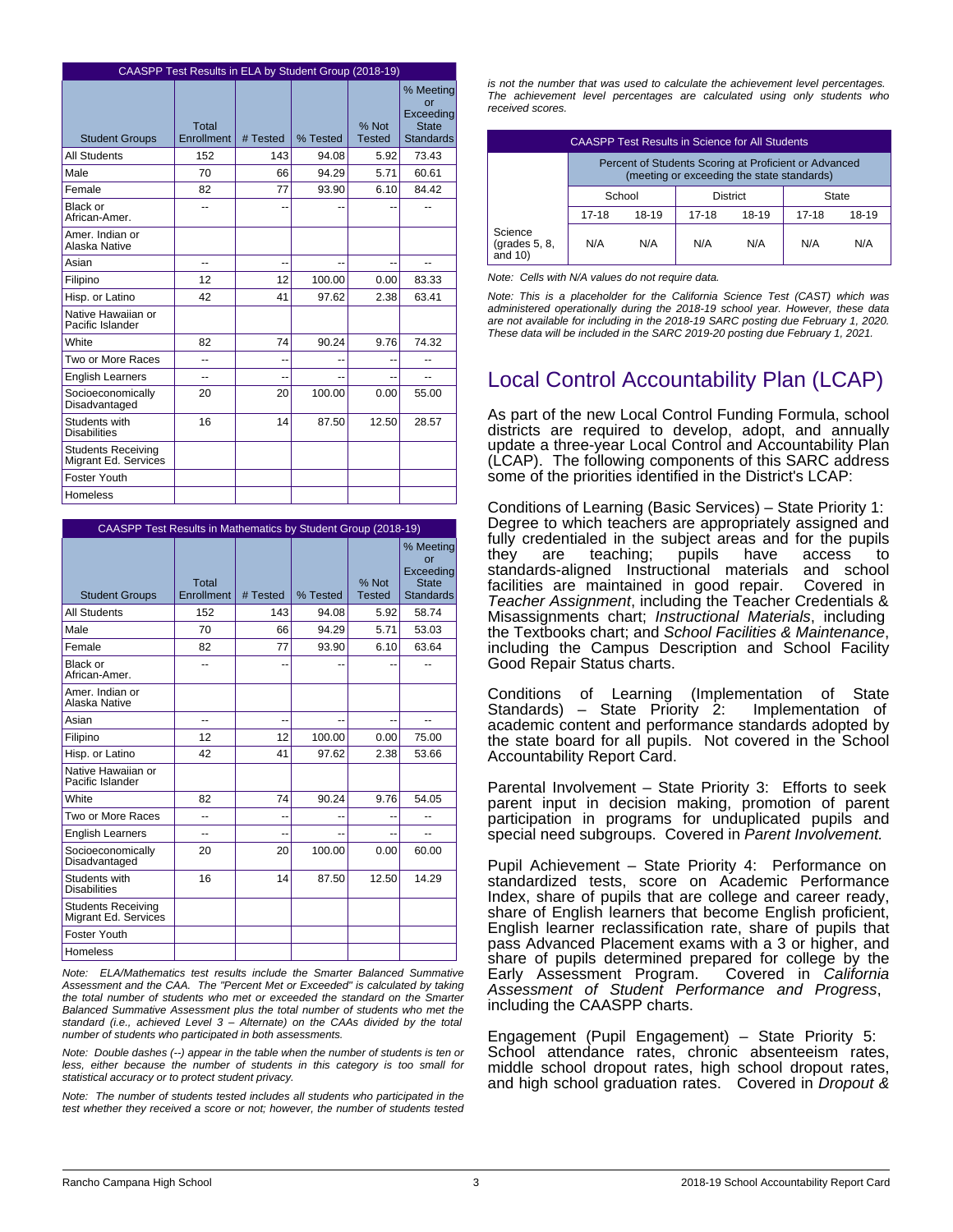*Graduation Rates*, including the Dropout chart; and *Graduation Requirements*, including the Graduation Rate chart for high schools only.

School Climate – State Priority 6: Pupil suspension rates, pupil expulsion rates, other local measures including surveys of pupils, and parents and teachers on the sense of safety and school connectedness. Covered in *Discipline & Climate for Learning*, including Suspension & Expulsion chart; and *School Site Safety Plan.*

Conditions of Learning (Course Access) – State Priority 7: Pupil enrollment in a broad course of study that includes all of the subject areas. Not covered in the School Not covered in the School Accountability Report Card.

Other Pupil Outcomes – State Priority 8: Pupil outcomes in the subject areas. Covered in *Physical Fitness*, including the Physical Fitness Test chart.

## Parent Involvement

Parents are encouraged to get involved in their child's learning environment either by volunteering in the classroom, participating in a decision-making group, or simply attending school events.

Parents stay informed on upcoming events and school activities through Parent Square, email, parent conferences, the school marquee, school newsletters, the Rancho Campana website, and Parent Square. Contact any school office member at (805) 394-4720 for more information on how to become involved in your child's learning environment.

### **Opportunities to Volunteer**

Chaperone Campus Volunteer Schoolwide Activities

### **Committees**

Parent Teacher Student Association School Site Council Academic Advisory Boards

### **School Activities**

Back to School Night Open House Parent Education Workshops Student Orientation Student Performances Parent Nights College Admissions Bootcamp Project Expositions Night

## School Facilities & Maintenance

The district takes great efforts to ensure that all schools are clean, safe, and functional through proper facilities maintenance and campus supervision. Rancho Campana High School's original facilities were built in 2014; ongoing maintenance and campus improvements ensure facilities remain up to date and provide adequate space for students and staff. District maintenance and site custodial staff ensure that the repairs necessary to keep the school in good condition are completed in a timely manner. A work order process is used by school and district staff to communicate non-routine maintenance requests. Campus repairs or improvements planned for 2019-20 utilizing Measure A funds include:

- Installation of HVAC systems
- New lobby with increase security and safety features

Every morning before school begins, the custodians inspect facilities for safety hazards or other conditions that need attention prior to students and staff entering school grounds. Three day custodians and one evening custodian are assigned to Rancho Campana High School. The day custodians are responsible for:

- General maintenance
- Lunch area setup/cleanup
- Restroom cleaning
- Trash removal

Restrooms are checked regularly throughout the day for cleanliness and subsequently cleaned as needed. The evening custodians are responsible for:

- Classroom cleaning
- Common use area cleaning
- Office area cleaning
- Restroom cleaning

The principal communicates with custodial staff daily concerning maintenance and school safety issues.

| <b>Campus Description</b> |                |  |  |  |  |
|---------------------------|----------------|--|--|--|--|
| Year Built                | 2015           |  |  |  |  |
| Acreage                   | 28             |  |  |  |  |
| Square Footage            |                |  |  |  |  |
|                           | Quantity       |  |  |  |  |
| Permanent Classrooms      | 20             |  |  |  |  |
| Portable Classrooms       | 0              |  |  |  |  |
| Restrooms (sets)          | 4              |  |  |  |  |
| Computer Lab(s)           | $\overline{2}$ |  |  |  |  |
| Media Center(s)           | 3              |  |  |  |  |
| Staff Lounge/Work Room(s) |                |  |  |  |  |
| Theater                   |                |  |  |  |  |
| Library                   |                |  |  |  |  |
| Dance Room                |                |  |  |  |  |

### Facilities Inspection

The district's maintenance department inspects Rancho Campana High School on an annual basis in accordance with Education Code §17592.72(c)(1). Rancho Campana High School uses a school site inspection survey to identify unsafe or hazardous conditions and facility improvement needs. The most recent school inspection took place between Sunday, August 11, 2019 and Saturday, October 19, 2019. Deficiencies noted in the school inspection survey were corrected immediately by the district's maintenance department. During fiscal year 2018-19, all restrooms were fully functional and available for student use at the time of the inspection.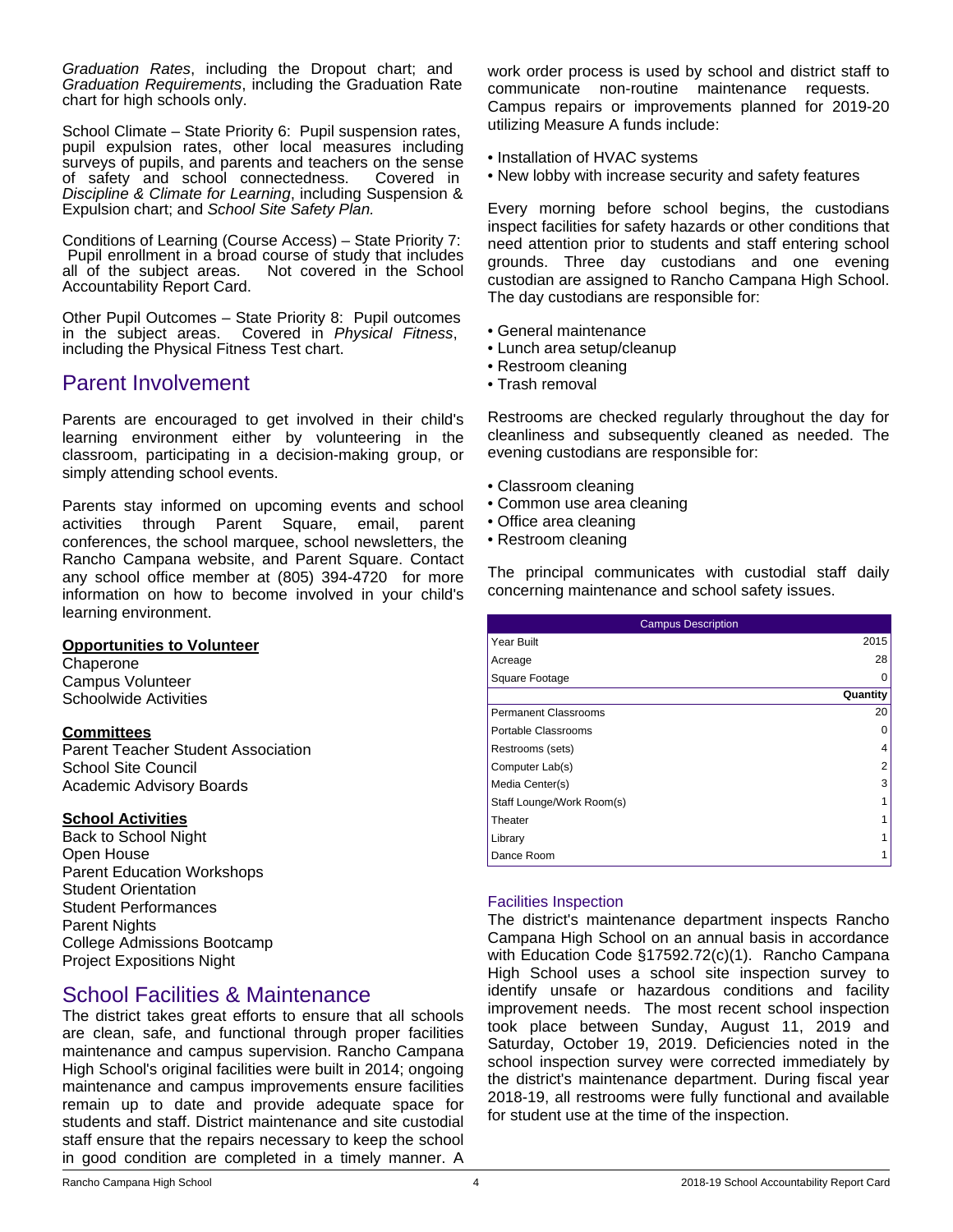| <b>School Facility Good Repair Status</b><br>Most Recent Inspection: Saturday, October 19, 2019 |                      |      |      |  |  |
|-------------------------------------------------------------------------------------------------|----------------------|------|------|--|--|
| Item Inspected                                                                                  | <b>Repair Status</b> |      |      |  |  |
|                                                                                                 | Good                 | Fair | Poor |  |  |
| A. Systems                                                                                      |                      |      |      |  |  |
| <b>B.</b> Interior                                                                              |                      |      |      |  |  |
| C. Cleanliness                                                                                  |                      |      |      |  |  |
| D. Electrical                                                                                   |                      |      |      |  |  |
| E. Restrooms / Fountains                                                                        |                      |      |      |  |  |
| F. Safety                                                                                       |                      |      |      |  |  |
| G. Structural                                                                                   |                      |      |      |  |  |
| H. External                                                                                     |                      |      |      |  |  |

| <b>Repair Needed and Action Taken or Planned</b> |                                  |  |  |
|--------------------------------------------------|----------------------------------|--|--|
| <b>Section Number</b><br>Comment                 |                                  |  |  |
| (A)<br>B1 123 - Exhaust fan not working          |                                  |  |  |
| (B)                                              | B1 119 - Ceiling may have a leak |  |  |
| C2 117A - Ceiling light cover missing<br>(D)     |                                  |  |  |
|                                                  |                                  |  |  |

| <b>Overall Summary of School Facility Good Repair Status</b> |      |      |      |  |
|--------------------------------------------------------------|------|------|------|--|
| Exemplary                                                    | Good | Fair | Poor |  |
|                                                              |      |      |      |  |
|                                                              |      |      |      |  |

#### *Rating Description*

*Exemplary: The school meets most or all standards of good repair. Deficiencies noted, if any, are not signifcant and/or impact a very small area of the school.*

### Campus Supervision

School administration and teaching staff place a high priority on providing adequate adult supervision on campus before, during, and after school. As students arrive on campus each morning, administration and campus supervisors patrol the campus, entrance areas, and designated common areas. Campus supervisors monitor lunch time activity in the cafeteria and common student activity areas. At the end of the day when students are dismissed, administration and campus supervisors monitor student behavior and ensure students either leave campus or travel to after-school activities in a safe and orderly manner.

Rancho Campana High School is a closed campus. During school hours, all visitors must sign in at the school's office and wear identification badges while on school grounds.

### School Site Safety Plan

The Comprehensive School Site Safety Plan was developed for Rancho Campana High School in collaboration with local agencies and the district office to fulfill Senate Bill 187 requirements. Components of this plan include child abuse reporting procedures, teacher notification of dangerous pupil procedures, disaster response procedures, procedures for safe arrival and departure from school, sexual harassment policy, and dress code policy. The school's most recent school safety plan was reviewed, updated, and discussed with school staff in November 2019.

## Classroom Environment

### Discipline & Climate for Learning

Rancho Campana High School's discipline policies are based upon Positive Behavioral Interventions and Supports (PBIS) and a Multi-Tiered System of Supports approach to social, emotional and behavioral support. This school-wide positive behavior management plan is used as a guide to develop school rules, develop behavior management programs, promote responsibility, promote respect, and minimize classroom disruptions. disciplinary intervention is managed by school administrators in a fair, firm, and consistent manner based upon the nature of each situation.

| <b>Suspensions &amp; Expulsions</b> |           |                 |       |  |  |  |
|-------------------------------------|-----------|-----------------|-------|--|--|--|
|                                     | $16 - 17$ | $17 - 18$       | 18-19 |  |  |  |
|                                     |           | School          |       |  |  |  |
| % Students Suspended                | 2.0       | 4.2             | 3.3   |  |  |  |
| % Students Expelled                 | 0.0       | 0.0             | 0.1   |  |  |  |
|                                     |           | <b>District</b> |       |  |  |  |
| % Students Suspended                | 6.3       | 5.2             | 6.2   |  |  |  |
| % Students Expelled                 | 0.2       | 0.1             | 0.3   |  |  |  |
|                                     |           | <b>State</b>    |       |  |  |  |
| % Students Suspended                | 3.6       | 3.5             | 3.5   |  |  |  |
| % Students Expelled                 | 0.1       | 0.1             | 0.1   |  |  |  |

### Class Size

The Teaching Load Distribution table in this report illustrates the distribution of class sizes by subject area, the average class size, and the number of classes that contain 1-22 students, 23-32 students, and 33 or more students. Calculations exclude classrooms of 50 or more students.

| Average Class Size and Class Size Distribution |               |                          |                          |                   |  |
|------------------------------------------------|---------------|--------------------------|--------------------------|-------------------|--|
|                                                |               |                          | 2016-17                  |                   |  |
|                                                | Avg.<br>Class |                          | <b>Number of Classes</b> |                   |  |
| <b>Subject</b>                                 | <b>Size</b>   | $1 - 22$                 | 23-32                    | $33+$             |  |
| English                                        | 31.0          | 3                        | 5                        | 10                |  |
| <b>Mathematics</b>                             | 30.0          | 1                        | 9                        | 8                 |  |
| Science                                        | 30.0          | 3                        | 5                        | $12 \overline{ }$ |  |
| Social Science                                 | 28.0          | 4                        | 7                        | 7                 |  |
|                                                |               | 2017-18                  |                          |                   |  |
|                                                | Avg.<br>Class | <b>Number of Classes</b> |                          |                   |  |
| Subject                                        | <b>Size</b>   | $1 - 22$                 | 23-32                    | $33+$             |  |
| English                                        | 31.0          | $\mathcal{P}$            | 5                        | 10                |  |
| <b>Mathematics</b>                             | 29.0          | 3                        | 6                        | 9                 |  |
| Science                                        | 26.0          | 6                        | 3                        | 8                 |  |
| Social Science                                 | 28.0          | 3                        | 4                        | 5                 |  |
|                                                |               |                          | 2018-19                  |                   |  |
|                                                | Avg.<br>Class |                          | <b>Number of Classes</b> |                   |  |
| <b>Subject</b>                                 | <b>Size</b>   | $1 - 22$                 | 23-32                    | $33+$             |  |
| English                                        | 30.0          | 3                        | 5                        | 10 <sup>1</sup>   |  |
| <b>Mathematics</b>                             | 26.0          | 6                        | 8                        | 9                 |  |
| Science                                        | 24.0          | 7                        | 3                        | 9                 |  |
| Social Science                                 | 26.0          | 6                        | 3                        | 9                 |  |

*\*Number of classes indicates how many classrooms fall into each size category (a range of total students per classroom). At the secondary level, this information is reported by subject area rather than grade level.*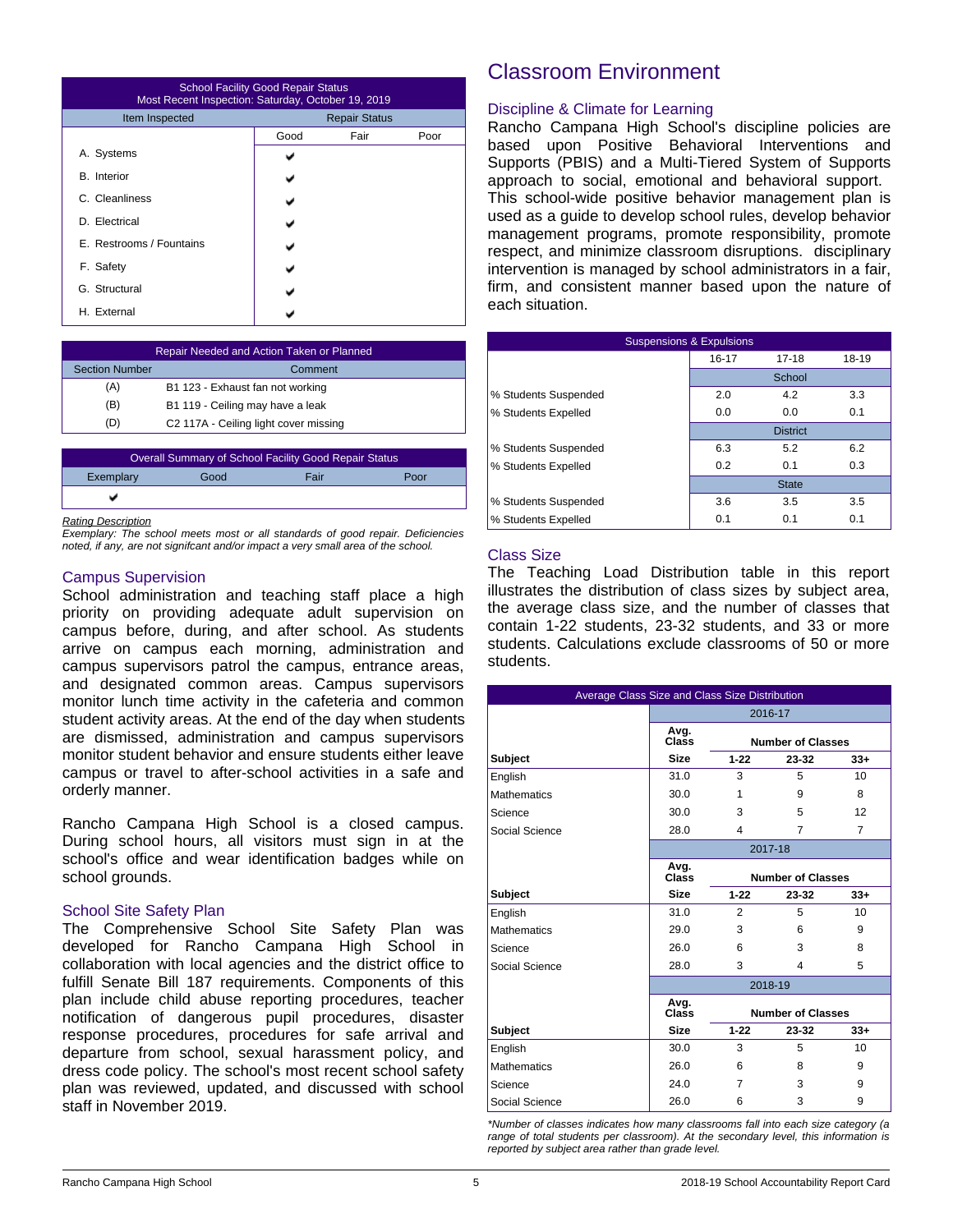### Dropout & Graduation Rates

Rancho Campana High School's teachers and administrative staff practice the early identification of and intervention on behalf of students who exhibit warning signs and/or behavioral traits that may lead to dropping out of school. Intervention strategies used to promote attendance and reduce dropout rates include parent conferences, counseling, independent study, referral to an alternative high school setting, and tutoring. Understanding that the needs of each student are different, administrators, counselors, and teaching staff continue their efforts to discover successful solutions to help students complete their high school program.

Students must accumulate 230 course credits to receive a high school diploma from Rancho Campana High School. Alternative methods of acquiring a diploma are available through the continuation school, community day school, adult school, Condor High School (independent study) for those students who have been unsuccessful in a high school environment or have exhausted their opportunities to remain at Rancho Campana High School.

In the following Dropout & Graduation Rates table, 2017-18 data is the most current information available, since state certification/release dates for dropout data occur too late for inclusion in this report. Detailed information about dropout rates and graduation rates can be found on the DataQuest Web page at http://dq.cde.ca.gov/dataquest/.

| Dropout & Graduation Rates (Four-Year Cohort Rate) |                         |         |       |  |  |
|----------------------------------------------------|-------------------------|---------|-------|--|--|
|                                                    | School                  |         |       |  |  |
|                                                    | 15-16                   | 16-17   | 17-18 |  |  |
| Dropout Rate                                       | $0.0\%$                 | $0.0\%$ | 0.8%  |  |  |
| <b>Graduation Rate</b>                             | 0.0%                    | $0.0\%$ | 97.6% |  |  |
|                                                    | <b>District</b>         |         |       |  |  |
|                                                    | 15-16                   | 16-17   | 17-18 |  |  |
| Dropout Rate                                       | 8.3%                    | 7.1%    | 7.1%  |  |  |
| <b>Graduation Rate</b>                             | 83.7%<br>85.6%          |         | 84.9% |  |  |
|                                                    | <b>State</b>            |         |       |  |  |
|                                                    | $15 - 16$               | 16-17   | 17-18 |  |  |
| <b>Dropout Rate</b>                                | 9.7%                    | 9.1%    | 9.6%  |  |  |
| <b>Graduation Rate</b>                             | 83.8%<br>82.7%<br>83.0% |         |       |  |  |

*For the formula to calculate the 2017-18 and 2018-19 adjusted cohort graduation rate, see the 2018-19 Data Element Definitions document located on the SARC web page at https://www.cde.ca.gov/ta/ac/sa/*

# Curriculum & Instruction

### Staff Development

All training and curriculum development activities at Rancho Campana High School revolve around the California State Content Standards and Frameworks. During the 2018-19 school year, Rancho Campana High School held staff development training devoted to:

- Project Based Learning
- Educational Technology Integration
- Work Based Learning
- Positive Behavioral Interventions & Supports (PBIS)

Decisions concerning selection of staff development activities are performed by all staff using tools such as teacher input, state assessment results, and data analysis to determine the areas in which additional teacher training may enhance classroom instruction and increase student achievement levels. Rancho Campana High School supports ongoing professional growth throughout the year on weekly early release days. Teachers meet in both grade level and department level teams to conduct data analysis to identify areas of need. Teaching staff are provided the opportunity to participate in district-sponsored staff development workshops or training session as 1) a supplement to site-based staff development, 2) for reinforcement of or follow-up on previous training, or 3) follow-up training for newly implemented programs/curricula.

During the 2017-18, 2018-19 and 2019-20 school years, Rancho Campana High School's teachers had the opportunity to attend the following events hosted by the Oxnard Union High School District:

2017-18 Training:

- Next Generation Science Standards (NGSS)
- English Language Arts
- English Language Development/World Language
- Mathematics
- Social Science
- Career Technical Education

2018-19 Training:

- Next Generation Science Standards (NGSS)
- English Language Arts (ELA)
- Mathematics
- Social Science
- iLit Training

2019-20 Training:

- Multi-Tiered System of Supports (MTSS)
- iLit Reading Intervention
- SkillsUSA Training for Career Pathways
- Edge Training for ESL Students
- Curriculum Design for Dual Language Immersion
- Textbook Pilot Training for Science and ELA
- Math Leadership Network
- Digital Broadcast
- Ethnic Studies Curriculum Development
- Dual Immersion Textbook Pilot Training
- VC Innovates
- AP Spanish Committee Test Development
- Next Generation Science Standards (NGSS)
- Library Learning Day
- AVID Elective Focused Note-Taking
- Data Chats for Common Assessments, Corrective Teaching, and Engagement
- Google Platform Training
- PLC Summer Curriculum Planning, Common Syllabi, Technology Use, Student Engagement
- Positive Behavioral Interventions & Supports (PBIS)

Rancho Campana High School offers support to new and veteran teachers through peer coaching and mentoring.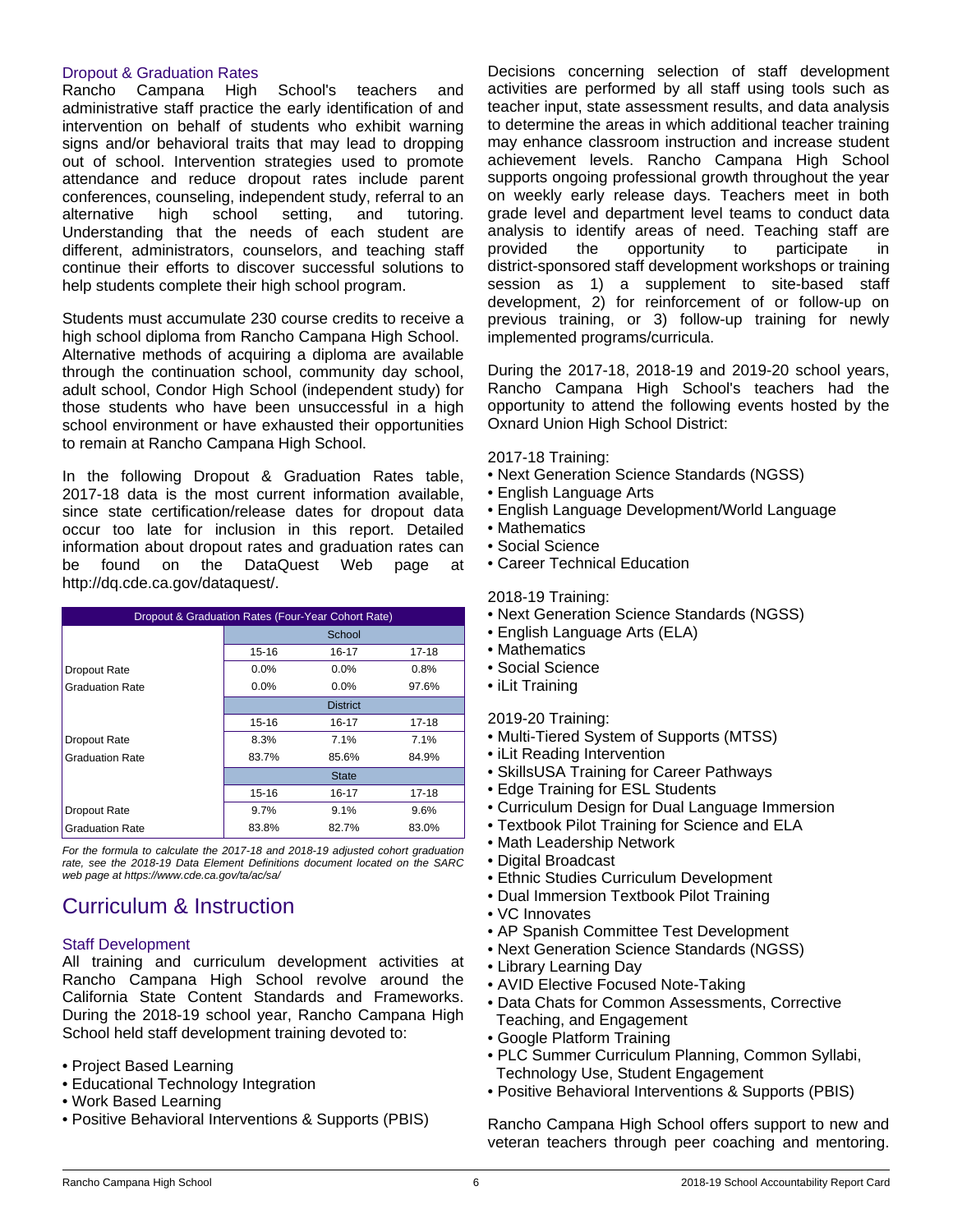Instructional aides are provided targeted training focused on teaching strategies and curriculum content. Substitute teachers are invited to participate in designated staff development activities. All staff are encouraged to attend professional workshops and conferences. Classified support staff receive job-related training from department supervisors and district representatives.

| Number of School Days Dedicated to Staff Development and Continuous<br>Improvement |         |         |  |
|------------------------------------------------------------------------------------|---------|---------|--|
| 2017-18                                                                            | 2018-19 | 2019-20 |  |
|                                                                                    |         |         |  |

### Instructional Materials

All textbooks used in the core curriculum at Rancho Campana High School are aligned to the California Content Standards and Frameworks. Standards-based instructional materials are approved by the district's Board of Trustees. The district follows the State Board of Education's six-year adoption cycle for core content materials and the eight-year cycle for textbook adoptions in foreign language, visual and performing arts, and health.

On Wednesday, September 25, 2019, the Oxnard Union High School District's Board of Trustees held a public hearing to certify the extent to which textbooks and instructional materials have been provided to students. The Board of Trustees adopted Resolution #19-44 which certifies as required by Education Code §60119 (1) that textbooks and instructional materials were provided to all students, including English learners, in the district to the extent that each pupil has a textbook or instructional materials, or both, to use in class and to take home, (2) sufficient textbooks and instructional materials were provided to each student, including English learners, that are aligned to the academic content standards and consistent with the cycles and content of the curriculum frameworks in math, science, history-social science, and English/language arts, (3) sufficient textbooks or instructional materials were provided to each pupil enrolled in foreign language or health classes, and (4) sufficient laboratory science equipment was available for science laboratory classes offered in grades 9-12 inclusive.

In addition to core subject areas, districts are required to disclose in their SARCs the sufficiency of instructional materials used for their visual/performing arts curricula. During the 2019-20 school year, Oxnard Union High School District provided each student, including English learners, enrolled in a visual/performing arts class with a textbook or instructional materials to use in class and to take home. These materials complied with the state's content standards and curriculum frameworks.

|                               | <b>Textbooks</b>                                                                |                                           |
|-------------------------------|---------------------------------------------------------------------------------|-------------------------------------------|
| <b>Adoption Year</b>          | <b>Publisher &amp; Series</b>                                                   | <b>Pupils Lacking</b><br><b>Textbooks</b> |
| <b>English Language Arts</b>  |                                                                                 |                                           |
| 2005                          | McDougal Littell, The Language of Literature                                    | $0\%$                                     |
| 2016                          | Pearson, The Longman Reader                                                     | $0\%$                                     |
| 2007                          | Prentice Hall, Timeless Voices, Timeless<br><b>Themes The British Tradition</b> | $0\%$                                     |
| <b>Foreign Languages</b>      |                                                                                 |                                           |
| 2007                          | EMC Paradigm, Que Chevere 1, 2, 3                                               | $0\%$                                     |
| 2007                          | McDougal Littell, Abriendo Puertas: Lenguaje                                    | 0%                                        |
| 2003                          | McDougal Littell, Abriendo Puertas: Tomo I &<br>$_{II}$                         | 0%                                        |
| 2007                          | McDougal Littell, Discovering French<br>Nouveau                                 | $0\%$                                     |
| 2005                          | McDougal Littell, En Espanol 1, 2 & 3                                           | $0\%$                                     |
| 2015                          | Vista Higher Learning, D'accord (French)                                        | $0\%$                                     |
| Health                        |                                                                                 |                                           |
| 2007                          | Pearson Prentice Hall, Health                                                   | $0\%$                                     |
| <b>History-Social Science</b> |                                                                                 |                                           |
| 2016                          | Cengage Learning, The American Pageant,<br>16th Edition                         | $0\%$                                     |
| 1993                          | D.C. Heath, The American Pageant: A<br>History of the Republic                  | $0\%$                                     |
| 2007                          | Glencoe/McGraw-Hill, World Geography and<br>Cultures                            | $0\%$                                     |
| 2007                          | McDougal Littell, The Americans<br>Reconstruction to the 21st Century           | $0\%$                                     |
| 2016                          | McGraw Hill, Understanding Economics                                            | $0\%$                                     |
| 2006                          | Pearson Prentice Hall, Magruder's American<br>Government                        | 0%                                        |
| 2007                          | Pearson Prentice Hall, The Western Heritage<br>Since 1300 (AP European History) | $0\%$                                     |
| 2007                          | Pearson Prentice Hall, World History: The<br>Modern World                       | 0%                                        |
| 2011                          | Prentice Hall, The Cultural Landscape: An<br>Introduction to Human Geography    | 0%                                        |
| 2006                          | Steck-Vaughn, America's History - Land of<br>Liberty                            | 0%                                        |
| 2010                          | Worth Publishers, Myers Psychology Second<br><b>Edition for AP</b>              | 0%                                        |
| <b>Mathematics</b>            |                                                                                 |                                           |
| 2014                          | CPM Educational Program, Core<br>Connections. Course 3                          | $0\%$                                     |
| 2013                          | CPM Educational Program, Core<br>Connections, Integrated 1                      | 0 %                                       |
| 2015                          | CPM Educational Program, Core<br>Connections, Integrated 2                      | 0%                                        |
| 2016                          | CPM Educational Program, Core<br>Connections, Integrated 3                      | 0 %                                       |
| 2006                          | Glencoe/McGraw-Hill, Mathematics with<br><b>Business Applications</b>           | 0%                                        |
| 2006                          | Houghton Mifflin, PreCalculus with Limits, A<br>Graphing Approach               | 0%                                        |
| 2017                          | Houghton Mifflin Harcourt, Big Ideas Math,<br>Course 1                          | $0\%$                                     |
| 2017                          | Houghton Mifflin Harcourt, Big Ideas Math,<br>Course 2                          | $0\%$                                     |
| 2017                          | Houghton Mifflin Harcourt, Big Ideas,<br>Integrated Math 1, 2 & 3               | $0\%$                                     |
| 2007                          | Prentice Hall, Elementary Statistics                                            | 0 %                                       |
| 2007                          | W. H. Freeman, The Practice of Statistics                                       | $0\%$                                     |
| Science                       |                                                                                 |                                           |
| 2007                          | Addison Wesley, Conceptual Physics                                              | $0\%$                                     |
| 2014                          | Cengage Learning, Chemistry (Zumdahl)                                           | $0\%$                                     |
| 2007                          | College Board, Biology: Principles of Life, AP<br>Edition                       | 0 %                                       |
| 2006                          | Houghton Mifflin Harcourt, General<br>Chemistry                                 | $0\%$                                     |
| 2007                          | Prentice Hall, Biology                                                          | $0\%$                                     |
| 2007                          | Prentice Hall, Chemistry                                                        | 0%                                        |
|                               | Science Laboratory Equipment                                                    | 0%                                        |
|                               |                                                                                 |                                           |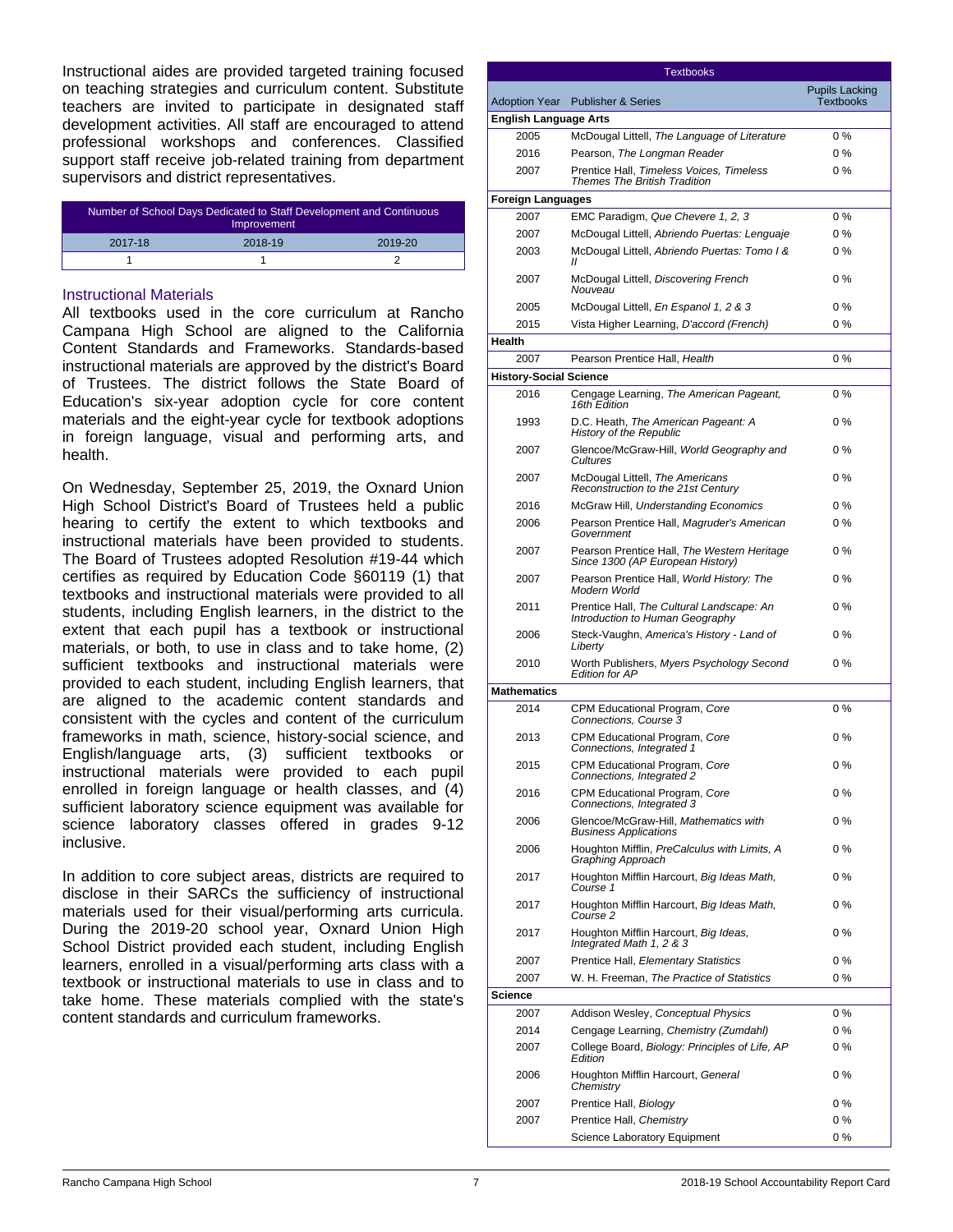# College Preparation & Work Readiness

### College Preparation Courses

Students are encouraged to take required courses if they plan on attending a four-year college or university. The adjacent table illustrates the proportion of courses taken and successfully completed in relation to the number of course enrollments (sum of total enrollment in all classes).

### **Admission Requirements for California Public Universities**

### University of California

Admission requirements for the University of California (UC) follow guidelines set forth in the Master Plan, which requires that the top one-eighth of the state's high school graduates, as well as those transfer students who have successfully completed specified college work, be eligible for admission to the UC. These requirements are designed to ensure that all eligible students are adequately prepared for University-level work. For general admission requirements please visit the UC website at http://www.universityofcalifornia.edu/admissions/general.h tml.

### California State University

Admission requirements for the California State University (CSU) use three factors to determine eligibility. They are specific high school courses; grades in specified courses, and test scores; and graduation from high school. Some campuses have higher standards for particular majors or students who live outside the local campus area. Because of the number of students who apply, a few campuses have higher standards (supplementary admission criteria) for all applicants. Most CSU campuses utilize local admission guarantee policies for students who graduate or transfer from high schools and colleges that are historically served by a CSU campus in that region. For general admissions requirements, please visit the California State University Website at http://www.calstate.edu/admission/.

| Courses for UC/CSU Admission                                                 |       |  |
|------------------------------------------------------------------------------|-------|--|
|                                                                              | $\%$  |  |
| 2018-19 Pupils Enrolled in Courses Required for UC/CSU<br>Admission          | 100.0 |  |
| 2017-18 Graduates who Completed all Courses Required for<br>UC/CSU Admission | 60.5  |  |

### Advanced Placement

In 2018-19, Rancho Campana High School offered advanced placement courses for those students seeking to qualify for college credit. Sophomores, juniors, and seniors achieving a score of three, four, or five on the final AP exams qualify for college credit at most of the nation's colleges.

### Number of Advanced Placement Courses Offered 2018-19 No. of Courses % of Students Offered\*

|                          | Offered*       | in AP Courses |
|--------------------------|----------------|---------------|
| <b>Computer Science</b>  | $\overline{2}$ | N/A           |
| English                  | $\overline{2}$ | N/A           |
| Fine and Performing Arts | 1              | N/A           |
| Foreign Language         | 3              | N/A           |
| <b>Mathematics</b>       | 4              | N/A           |
| Science                  | 3              | N/A           |
| Social Science           | 6              | N/A           |
| All Courses              | 21             | 35.3          |

*Note: Cells with N/A values do not require data.*

*\* Where there are student course enrollments of at least one student.*

### Workforce Preparation

Students in grades nine through twelve receive counseling from school personnel regarding career paths and courses of study. During their freshman year, students meet with the counselor to discuss their four-year academic plan and are introduced to Rancho Campana High School's technical and career education programs; the counselor meets at least once a year with each student to follow-up on their progress in meeting graduation requirements and career objectives. All career and technical education (CTE) courses comply with state-adopted content standards. Rancho Campana High School offers the following programs that promote leadership, develop job-related skills, provide on-the-job experience, and increase interest in school:

- Career Education Center (CEC) Programs
- Workability
- Career Pathways
- 9th Grade Career Day

Individual student assessment of work readiness skills takes place through 1) End of course exams; 2) Completion of course-required projects; 3) On-the-job observation; and 4) Classroom observation.

Career Education Center (CEC) Programs are offered in partnership with the County Office of Education. A variety of career technical education courses are available to help prepare high school students (16 years and older) for entry-level employment, upgrading current job skills, or obtaining more advanced levels of education.

Workability provides work experience opportunities outside the school day that meet the students' interests and aptitudes while providing real-world job experience prior to graduation. The program is available to all students with disabilities who have an Individualized Education Plan.

During the 2018-19 school year, Rancho Campana High School offered the following three career pathways as elective courses:

- Applied Engineering
- Health & Medical Sciences
- Arts & Entertainment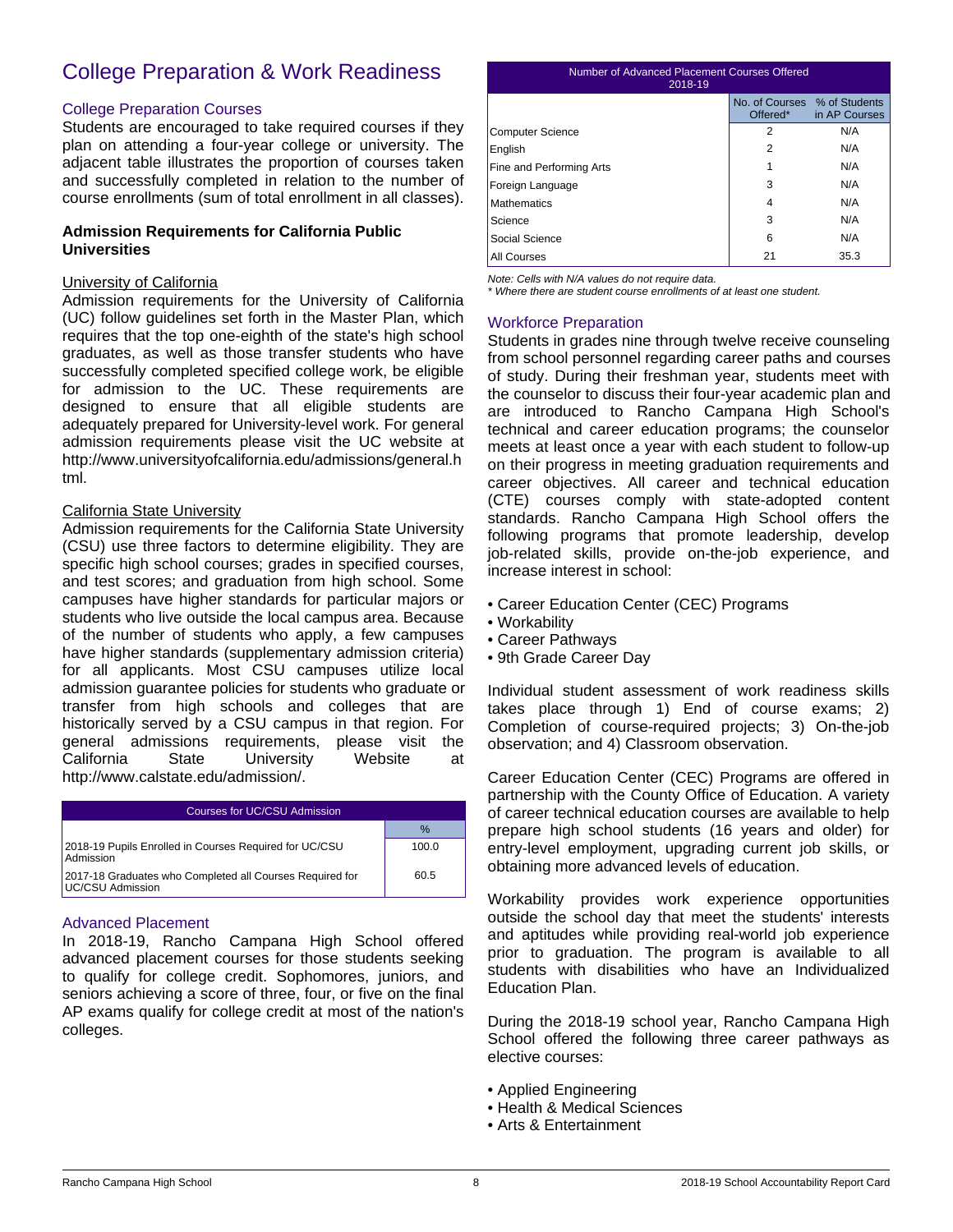Rancho Campana High School has created an identify called RCMakes (www.rcmakes.com) that includes a maker space, which employs students and allows job training opportunities.

Rancho Campana High School receives funds from the Carl D. Perkins Vocational and Technical Education Act (Perkins). This grant enables Rancho Campana High School to provide its students with the academic and technical skills needed to succeed in a knowledge- and skills-based economy and helps provide programs that prepare students for both postsecondary education and the careers of their choice. CTE table in this report shows the total number of students participating in the district's CTE courses and regional occupational programs and program completion rates. For more information on career technical programs, ROP, workability, partnership academies, and work experience, contact the counselor or visit the state's career technical website at http://www.cde.ca.gov/ci/ct/.

| Career Technical Education (CTE) Program Participation<br>2018-19                                                    |       |
|----------------------------------------------------------------------------------------------------------------------|-------|
| Total number of students participating in CTE programs                                                               | 548   |
| Percentage of students completing CTE program and earning a<br>high school diploma                                   | 18.1% |
| Percentage of CTE courses sequenced or articulated between<br>the school and institutions of postsecondary education | 13.0% |

## Professional Staff

### Counseling & Support Staff

Rancho Campana High School provides professional, highly qualified staff that provide additional services and support centered on the whole student academically, physically, and mentally. The Counseling and Support Services table in this report illustrates the availability of non-instructional support staff to Rancho Campana High School's students. Full-time equivalent (FTE) is a standard measurement used to identify an employee's regular work load on a weekly basis. For example, an FTE of 1.0 designates a full-time position and the employee is on campus and available all day every day of the week; an FTE of 0.5 indicates that the staff member is available and on campus a portion (50%) of the week.

| Academic Counselors & Other Support Staff<br>(Nonteaching Professional Staff)<br>2018-19 |                        |         |  |
|------------------------------------------------------------------------------------------|------------------------|---------|--|
|                                                                                          | No. of<br><b>Staff</b> | FTE.    |  |
| Academic Counselor                                                                       | 2                      | 1.75    |  |
| College and Career Technician                                                            |                        | 0.75    |  |
| Guidance Technician                                                                      |                        | 0.75    |  |
| <b>Health Clerk</b>                                                                      |                        | 0.5     |  |
| Nurse                                                                                    |                        | 1.0     |  |
| Psychologist                                                                             |                        | 0.6     |  |
| Speech Therapist                                                                         |                        | $\star$ |  |
| <b>Student Intervention Specialist</b>                                                   |                        | 1.0     |  |
| Counselor-to-Student Ratio: 1:371                                                        |                        |         |  |

*\* as needed*

*Note: One Full Time Equivalent (FTE) equals one staff member working full time; one FTE could also represent two staff members who each work 50% of full time.*

### Teacher Assignment

During the 2018-19 school year, Rancho Campana High School had 28 teachers who met all credential requirements in accordance with state guidelines. The chart below identifies the number of teachers at both the school and district who are 1) fully credentialed; 2) without full credentials; 3) teaching outside subject area of competence; 4) misassignments for English learners; 5) total teacher misassignments; and 6) vacant teacher positions. The term "misassignments" refers to the number of positions filled by teachers who lack legal authorization to teach that grade level, subject area, student group, etc.

| <b>Teacher Credentials &amp; Assignments</b>                                             |        |       |       |                 |
|------------------------------------------------------------------------------------------|--------|-------|-------|-----------------|
|                                                                                          | School |       |       | <b>District</b> |
|                                                                                          | 17-18  | 18-19 | 19-20 | 19-20           |
| <b>Total Teachers</b>                                                                    | 27     | 28    | 30    | 699             |
| <b>Teachers With Full Credentials</b>                                                    | 27     | 28    | 30    | 695             |
| <b>Teachers Without Full</b><br>Credentials                                              | U      | O     | U     | 4               |
| <b>Teachers Teaching Outside</b><br>Subject Area of Competence<br>(With Full Credential) | 5      | 6     | 4     | 94              |
| Misassignments of Teachers of<br><b>English Learners</b>                                 | ŋ      | O     | O     | O               |
| Total Teacher Misassignments*                                                            | ŋ      | U     | U     | 94              |
| Vacant Teacher Positions                                                                 |        |       |       | 5               |

*Note: "Misassignments" refers to the number of positions filled by teachers who lack legal authorization to teach that grade level, subject area, student group, etc.*

*\*Total Teacher Misassignments includes the number of Misassignments of Teachers of English Learners.*

# District Expenditures

### Salary & Budget Comparison

State law requires comparative salary and budget information to be reported to the general public. For comparison purposes, the State Department of Education has provided average salary data from school districts having similar average daily attendance throughout the state. (Note: 2017-18 salary comparison data was the most recent data available at the time this report was published.)

| <b>Teacher and Administrative Salaries</b><br>2017-18 |                 |                                                   |  |  |
|-------------------------------------------------------|-----------------|---------------------------------------------------|--|--|
|                                                       | <b>District</b> | State Average of<br>Districts in Same<br>Category |  |  |
| Beginning Teacher Salary                              | \$53,785        | \$52,466                                          |  |  |
| Mid-Range Teacher Salary                              | \$96,547        | \$87,373                                          |  |  |
| <b>Highest Teacher Salary</b>                         | \$104,556       | \$109,803                                         |  |  |
| Superintendent Salary                                 | \$220,420       | \$241,221                                         |  |  |
| <b>Average Principal Salaries:</b>                    |                 |                                                   |  |  |
| <b>Elementary School</b>                              | N/A             | N/A                                               |  |  |
| Middle School                                         | N/A             | \$142,025                                         |  |  |
| High School                                           | \$148,258       | \$153,904                                         |  |  |
| <b>Percentage of Budget:</b>                          |                 |                                                   |  |  |
| <b>Teacher Salaries</b>                               | 33%             | 33%                                               |  |  |
| <b>Administrative Salaries</b>                        | 4%              | 5%                                                |  |  |

*For detailed information on salaries, see the CDE Certificated Salaries & Benefits Web page at http://www.cde.ca.gov/ds/fd/cs/.*